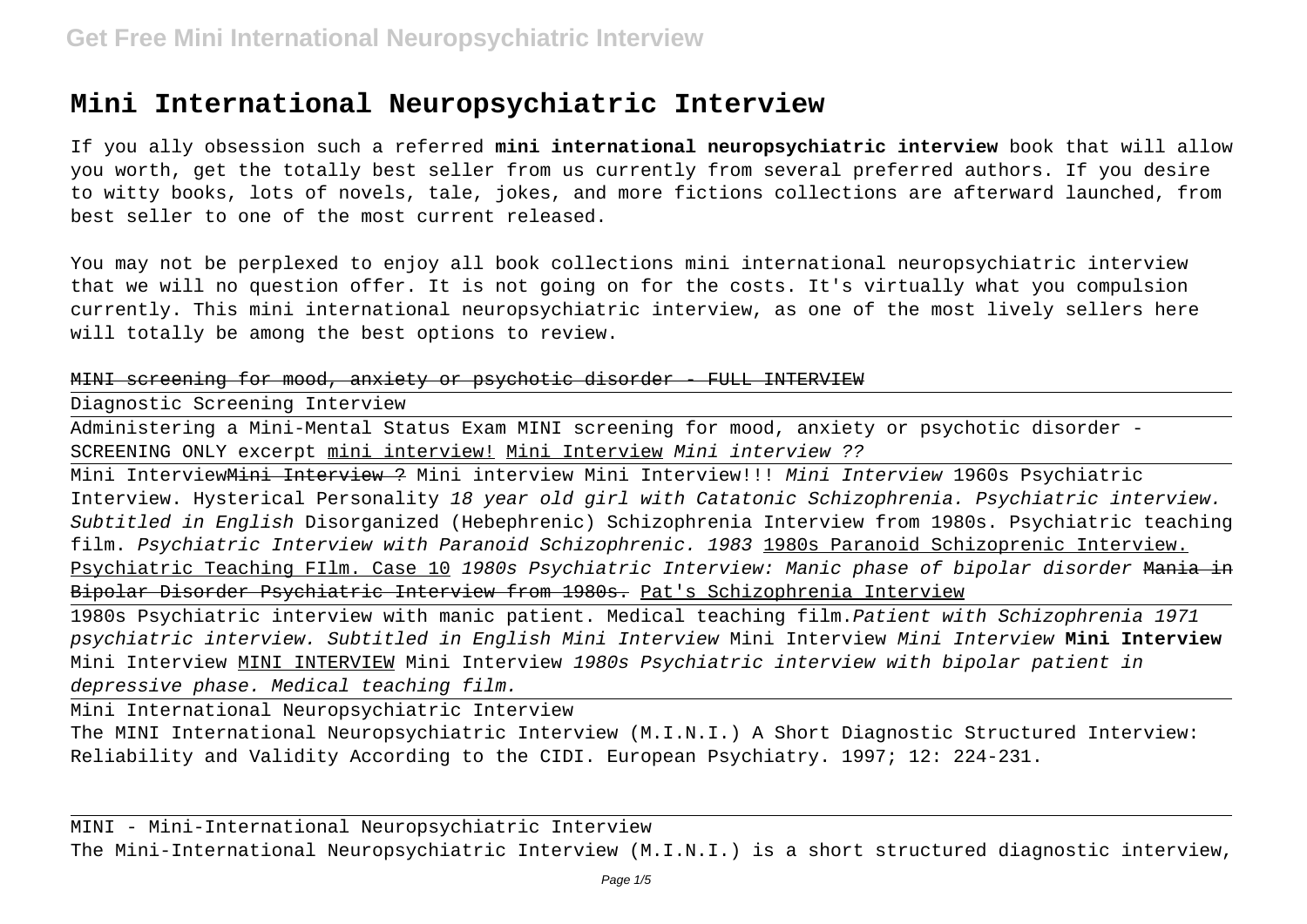## **Get Free Mini International Neuropsychiatric Interview**

developed jointly by psychiatrists and clinicians in the United States and Europe, for DSM-IV and ICD-10 psychiatric disorders. With an administration time of approximately 15 minutes, it was designed to meet the need for a short but accurate structured psychiatric interview for multicenter clinical trials and epidemiology studies and to be used as a first step in outcome tracking in ...

The Mini-International Neuropsychiatric Interview (M.I.N.I ...

Often, the Mini International Neuropsychiatric Interview (MINI) is used to assess and track psychiatric diagnoses. The MINI is a structured interview in which patients are asked to answer questions "Yes" or "No" (eg, "Were you ever depressed or down, or felt sad, empty or hopeless most of the day, nearly every day, for two weeks?").

Mini-International Neuropsychiatric Interview - an ...

The Mini International Neuropsychiatric Interview (MINI) was designed as a brief structured diagnostic interview for the major psychiatric disorders in DSM-III-R, DSM-IV and DSM-5 and ICD-10. Validation and reliability studies have been done comparing the MINI to the SCID-P for DSM-III-R and the CIDI (a structured interview developed by the World Health Organization).

MINI – Harm Research

The M.I.N.I. was designed as a brief structured interview for the major Axis I psychiatric disorders in DSM-IV and ICD-10. Validation and reliability studies have been done comparing the M.I.N.I. to the SCID-P for DSM-III-R and the CIDI (a structured interview developed by the World Health Organization for lay interviewers for ICD-10).

M.I.N.I.

One exception was the Mini-International Neuropsychiatric Interview (MINI) instrument, which is a structured interview; at the time of the study, the MINI 6.0, based on the DSM-IV, was available. The MINI comprises modules for 17 psychiatric diagnoses. Questions are phrased to allow only "yes" or "no" answers.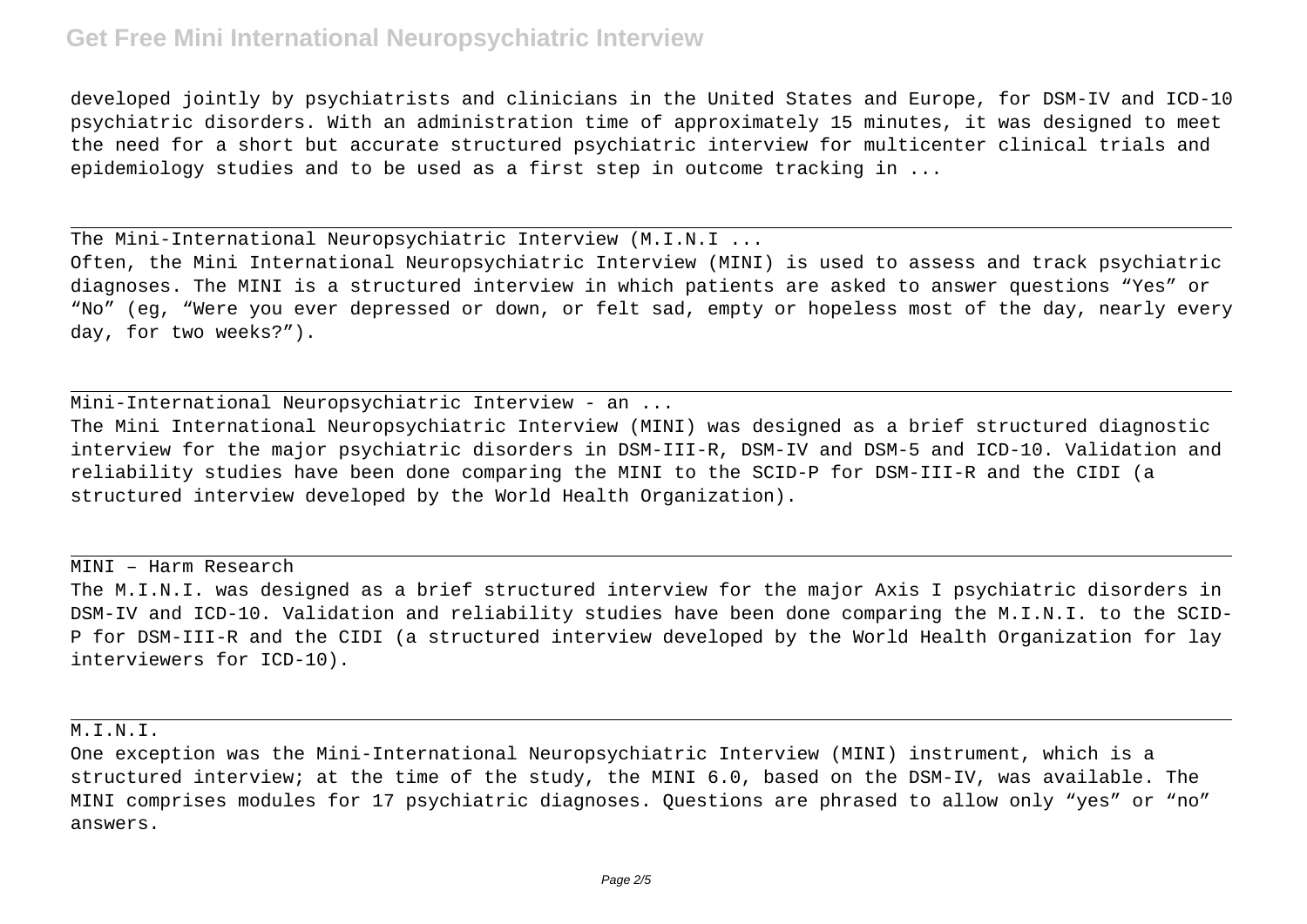The Mini-International Neuropsychiatric Interview is ...

The MINI is a short structured diagnostic interview, developed jointly by psychiatrists and clinicians in the US and Europe, for Diagnostic and Statistical Manual of Mental Disorders-IV (DSM-IV) and International Classification of Diseases (ICD) 10th revision psychiatric disorders.

The Mini-International Neuropsychiatric Interview (M.I.N.I ...

The MINI is a widely used psychiatric structured diagnostic interview instrument. To keep the interview brief, tell the patient the interview is structured and requires only "yes" or "no" answers. The MINI is divided into modules identified by letters corresponding to diagnostic categories. Click here for the MINI website.

The Mini International Neuropsychiatric Interview ...

The Mini-International Neuropsychiatric Interview for Children and Adolescents (MINI Kid) is a short, structured diagnostic interview for DSM-IV and ICD-10 psychiatric disorders in children and adolescents. Therapeutic area. Mental Disorders. Behavior and Behavior Mechanisms. Chemically-Induced Disorders. Therapeutic indication.

MINI Kid - Mini-International Neuropsychiatric Interview ...

MINI Neuropsychiatric Interview: There are several versions of the MINI, each for different populations (the DSM-5 version for adults is \$10). More diagnostic scales, including disability and suicidality, are available through Dr. Sheehan's group, the Harm Research Institute. SCID Structured Interview: DSM-5 version, Free DSM-IV Mania Section

Measurement ? Mood Treatment Center ???The Mini-International Neuropsychiatric Interview????M.I.N.I.?7,8??????????? ?????????? ?????? 1????? ??????2011?4??2013?3????2?? ?A?????????????????????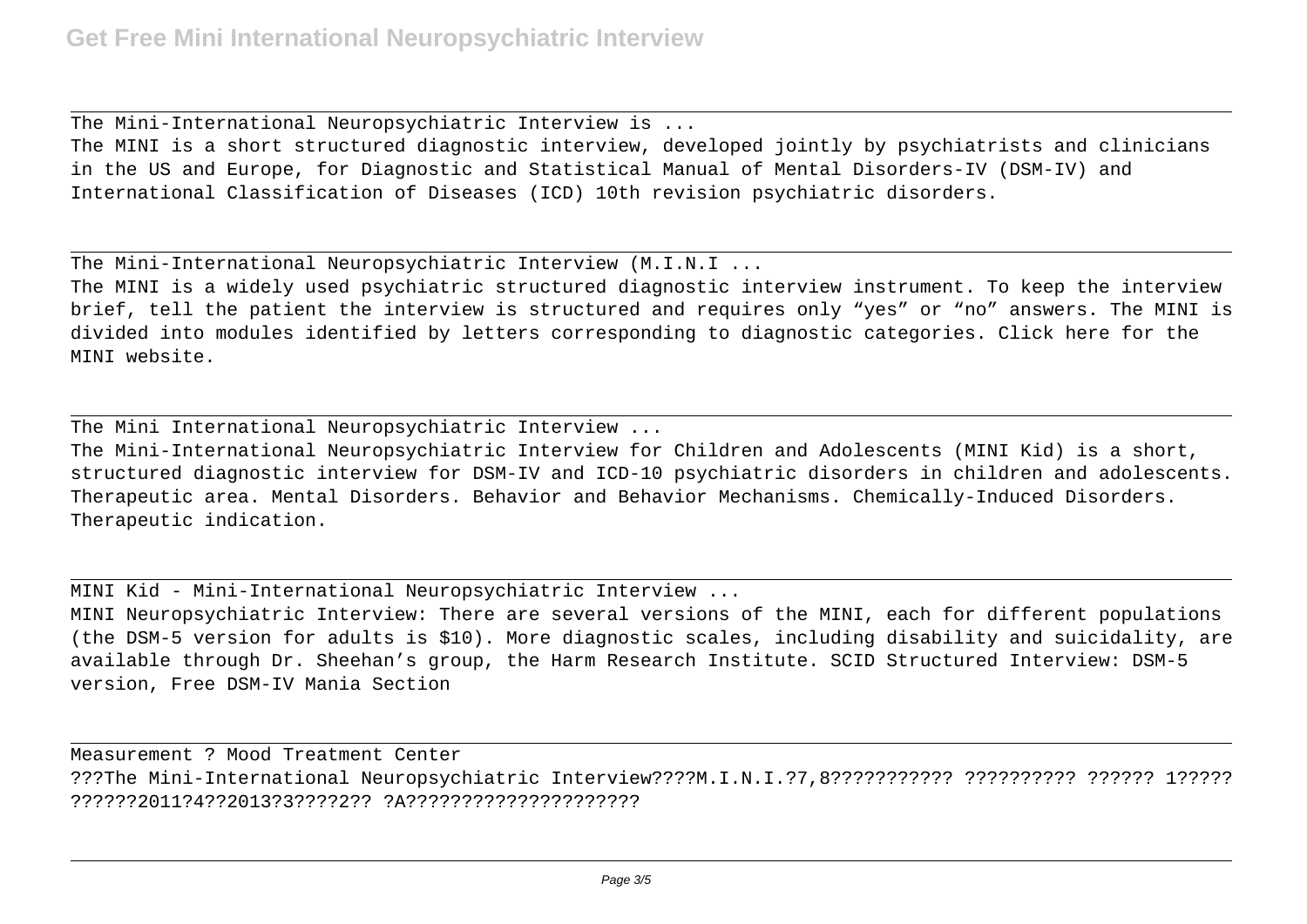## **Get Free Mini International Neuropsychiatric Interview**

????????????the M.I.N.I-International Neuropsychiatric ...

Considering these points, Sheehan and his colleagues developed MINI (Mini International Neuropsychiatric Interview) to meet the need for a brief, reliable, and valid structured diagnostic interview for psychiatric disorders. The MINI has been translated into many languages and used in many countries.

??? Mini International Neuropsychiatric Interview ??? ?? The Mini International Neuropsychiatric Interview (MINI) is a short, structured diagnostic interview developed initially in 1990 by psychiatrists and clinicians in the United States and Europe for DSM-III-R and ICD-10 psychiatric disorders.

Mini International Neuropsychiatric Interview (MINI) 7.0.2 ... The Mini International Neuropsychiatric Interview (MINI). A short diagnostic structured interview: reliability and validity according to the CIDI

(PDF) The Mini International Neuropsychiatric Interview ...

The Mini International Neuropsychiatric Interview (MINI) is a short diagnostic structured interview (DSI) developed in France and the United States to explore 17 disorders according to Diagnostic and Statistical Manual (DSM)-III-R diagnostic criteria. It is fully structured to allow administration by non-specialized interviewers.

The Mini International Neuropsychiatric Interview (MINI ... The Mini-International Neuropsychiatric Interview is useful and well accepted as part of. of the paperand-pen version of MINI version 6.0 among patients and staff in primary care centers in...

Mini International Neuropsychiatric Interview 7.0 Pdf ...

Abstract Objective: To investigate the concurrent validity and reliability of the Mini International Neuropsychiatric Interview for Children and Adolescents (MINI-KID), a short structured diagnostic interview for DSM-IV and ICD-10 psychiatric disorders in children and adolescents.